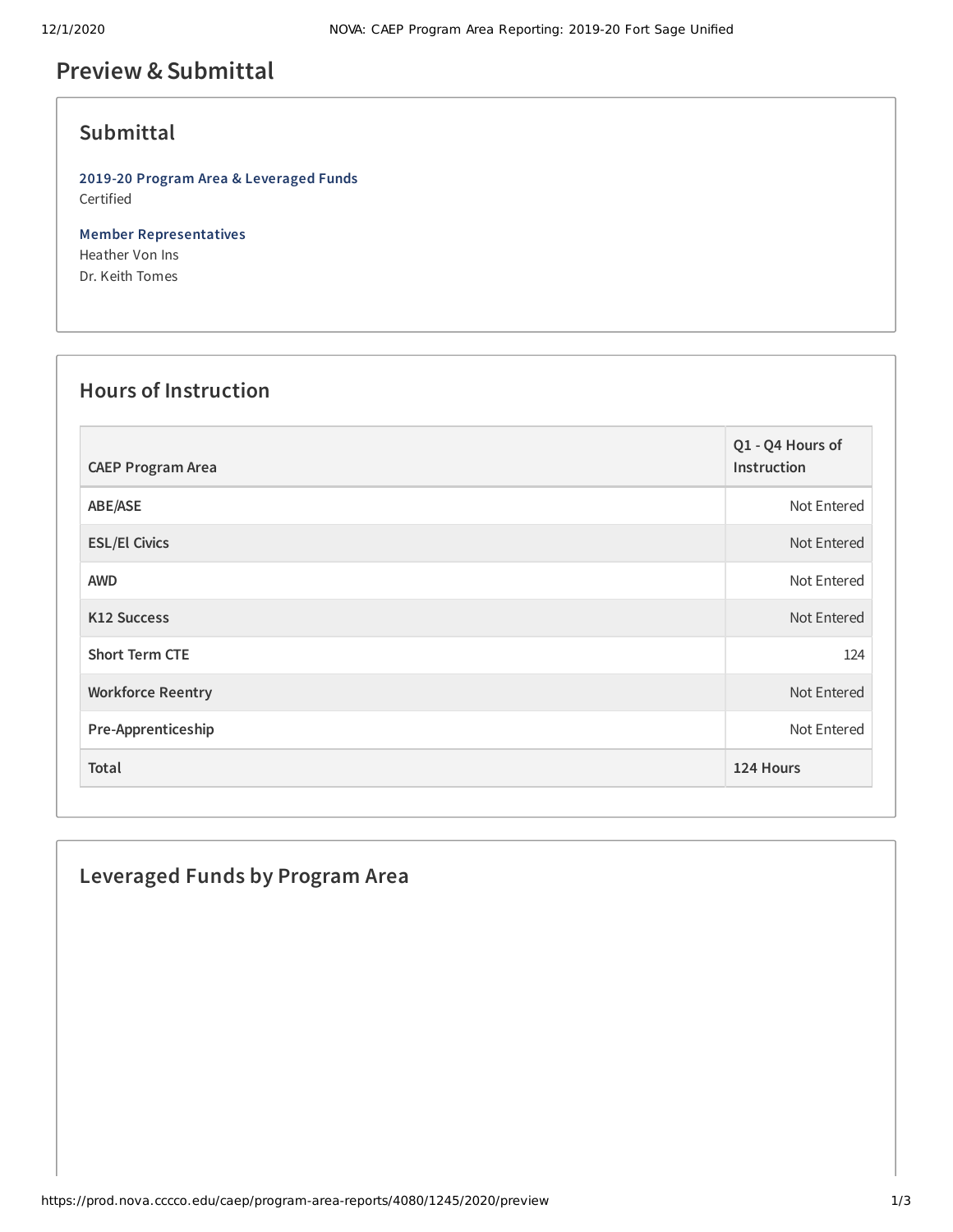12/1/2020 NOVA: CAEP Program Area Reporting: 2019-20 Fort Sage Unified

| Fund                                         | <b>ABE/ASE</b>        | ESL/El<br><b>Civics</b> | <b>AWD</b>            | K12<br><b>Success</b> | <b>Short</b><br><b>Term CTE</b> | Workforce<br>Reentry | Pre-<br>Apprenticeship | <b>Totals</b> |
|----------------------------------------------|-----------------------|-------------------------|-----------------------|-----------------------|---------------------------------|----------------------|------------------------|---------------|
| California Adult<br><b>Education Program</b> | Not<br>Entered        | Not<br>Entered          | Not<br>Entered        | Not<br>Entered        | \$42,250                        | Not Entered          | Not Entered            | \$42,250      |
| <b>CalWORKs</b>                              | <b>Not</b><br>Entered | <b>Not</b><br>Entered   | <b>Not</b><br>Entered | <b>Not</b><br>Entered | <b>Not</b><br>Entered           | Not Entered          | Not Entered            | \$0           |
| <b>NonCredit</b>                             | <b>Not</b><br>Entered | <b>Not</b><br>Entered   | Not<br>Entered        | Not<br>Entered        | Not<br>Entered                  | Not Entered          | Not Entered            | \$0           |
| <b>Perkins</b>                               | Not<br>Entered        | Not<br>Entered          | Not<br>Entered        | Not<br>Entered        | <b>Not</b><br>Entered           | Not Entered          | Not Entered            | \$0           |
| <b>LCFF</b>                                  | Not<br>Entered        | Not<br>Entered          | Not<br>Entered        | Not<br>Entered        | <b>Not</b><br>Entered           | Not Entered          | Not Entered            | \$0           |
| Fees                                         | Not<br>Entered        | Not<br>Entered          | Not<br>Entered        | Not<br>Entered        | Not<br>Entered                  | Not Entered          | Not Entered            | \$0           |
| K12 Adult Ed Jail<br><b>Funds</b>            | <b>Not</b><br>Entered | <b>Not</b><br>Entered   | <b>Not</b><br>Entered | <b>Not</b><br>Entered | <b>Not</b><br>Entered           | Not Entered          | Not Entered            | \$0           |
| <b>WIOA II</b>                               | Not<br>Entered        | Not<br>Entered          | <b>Not</b><br>Entered | Not<br>Entered        | <b>Not</b><br>Entered           | Not Entered          | Not Entered            | \$0           |
| <b>Contracted Services</b>                   | Not<br>Entered        | Not<br>Entered          | Not<br>Entered        | Not<br>Entered        | <b>Not</b><br>Entered           | Not Entered          | Not Entered            | \$0           |
| <b>Totals</b>                                | \$0                   | \$0                     | \$0                   | \$0                   | \$42,250                        | \$0                  | \$0\$                  | \$42,250      |

#### **Certification**

**25 Lassen-Modoc Adult Education Consortium - Primary Contact**

**Terry Bartley** Lassen College Comptroller [tbartley@lassencollege.edu](mailto:tbartley@lassencollege.edu)

**Carol Growdon** [cgrowdon@lassencollege.edu](mailto:cgrowdon@lassencollege.edu)

Approved by Carol Growdon

**12/01/2020 02:56 PM PST**